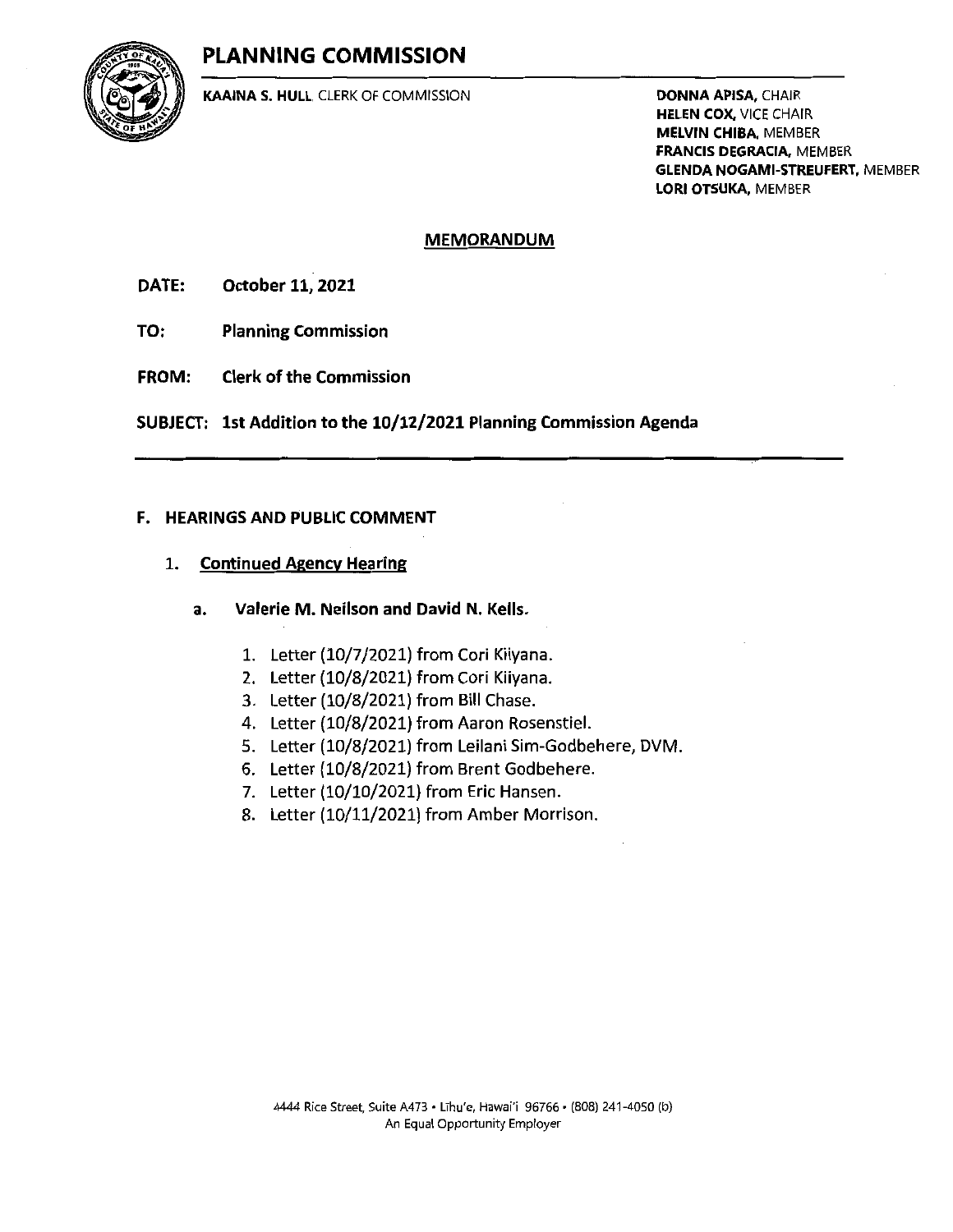# Duke Nakamatsu

| From:               | Cori Kiiyana <coriameen@gmail.com></coriameen@gmail.com> |
|---------------------|----------------------------------------------------------|
| Sent:               | Thursday, October 7, 2021 11:58 PM                       |
| To:                 | Planning Department                                      |
| Subject:            | LETTER OF SUPPORT FOR THE KELLS                          |
| <b>Attachments:</b> | LETTER OF SUPPORT.docx                                   |

CAUTION: This email originated from outside the County of Kauai. Do not click links or open attachments even if the sender is known to you unless it is something you were expecting.

Aloha,

Attached is a document stating my concerns and support for the Kells and their planning application.

This has been an ongoing battle for them and I would like to use my voice to help on their behalf.

Mahalo,

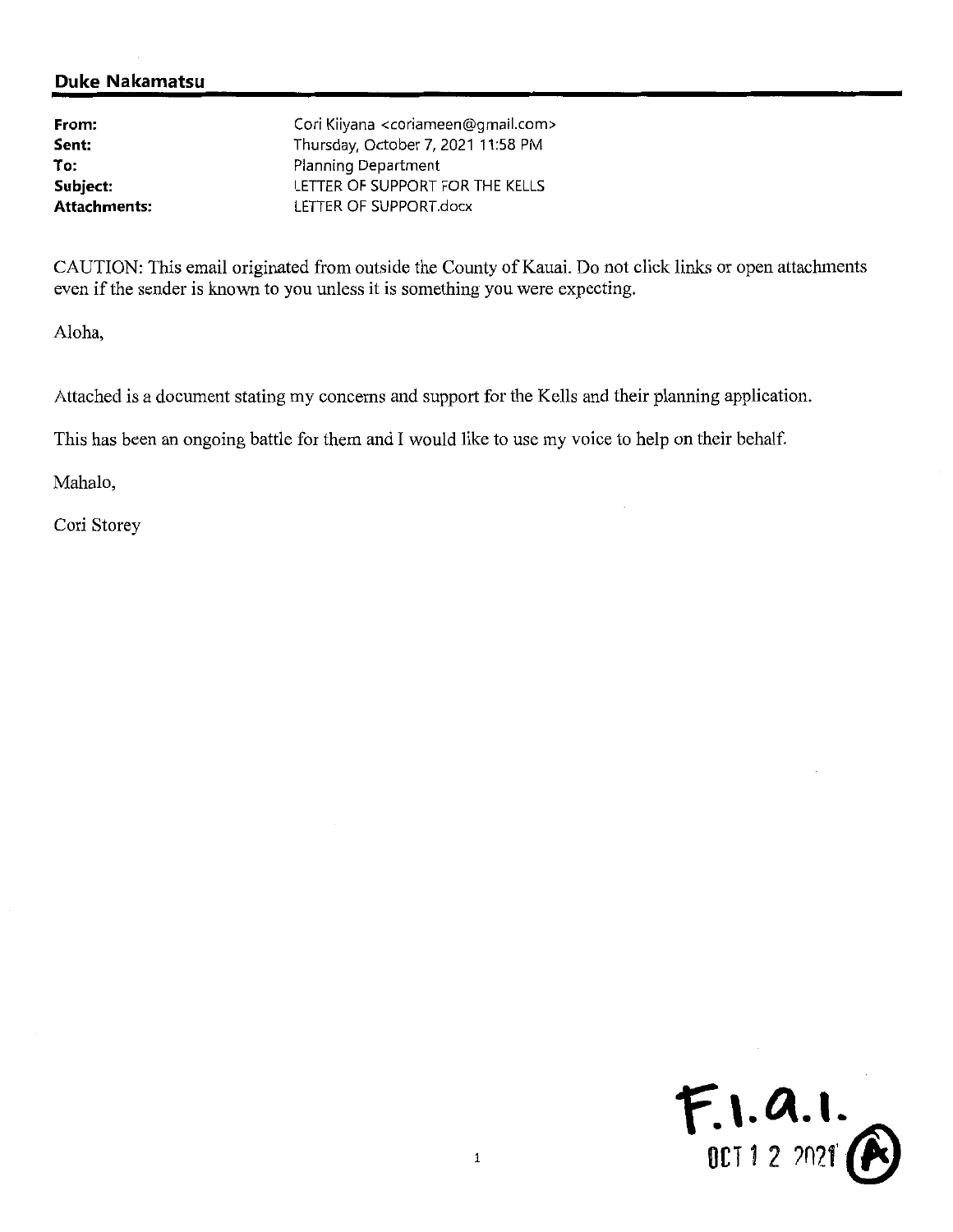October 07, 2021

Donna, Apisa, Chair Helen Cox, Vice Chair Melvin Chiba, Member Roy Ho, Member Glenda Nogami-Streufert, Member Lori Otsuka, Member

Regardins: Special Management Area Use Permit SMA(U)-2020-l,Class IV Zoning Permit Z-IV-2020-3, and Use Permit U-2020-3 for the Construction ofa Farm Dwelling Unit within Lot 7 ofthe Kahili Makai Subdivision in Kilauea, Involving a Parcel Situated at the Terminus ofKahili Makai Street. Property Identified as 4316-Z Kahili Makai Street, Tax Map Key: (4)5-2-21:007 (Unit E), and Affecting a Portion of a Larger Parcel Aprox. 27.56 Acres in size,

Dear County of Kauai Planning Commission Board Members,

My name is Cori Storey- I'm representing myself as a private citizen of Kauai and want to express my full support of the Kells/Neilson Planning Application.

David and Valerie have owned the property for six years and live there full time. They understood the special nature of the property so their first approach was to the State of Hawaii Preservation Division (SHPD) to get guidance on where to position their home on the property. They completed the application themselves. The application was accepted as "Complete" with all the appropriate public and private notifications met. Without appropriate notification applications don't make it on the Planning Commission Public Hearing Agenda. Their hearing dates was Oct 22, 2019....Almost 2 years ago.

They have been in a Contested Case since then because Intervener status was granted although they had not received timely and appropriate notice as required by your own rules.

David and Valerie have a profound resolve to move forward with this project despite what they have had to endure. The entire community is very familiar of certain individuals with "unlimited resource" who's tactics include building barriers that obstruct, interfere and harass neighbors through the help of his legal counsel who is a former employee of the Planning Department. This attomey's knowledge and experience as a county employee gives him considerable advantage to manipulate the planning process. The community is watching!

Community members in support of the project are fully expecting others who have low thresholds for objectivity and honesty to be approached for their false testimony. We encourage the Commission Member not to be intimidated by fancy legal speak and by manufactured untruths. Recognize that David and Valerie have been responsible land owners who respect the processes and have worked closely with the Planning Department and SHPD. They have put their hearts into throughly completing this Planning Application.

They are NOT building a disguised transient vacation rental on a private park. They are asking permission to build a home to gather with family and friends.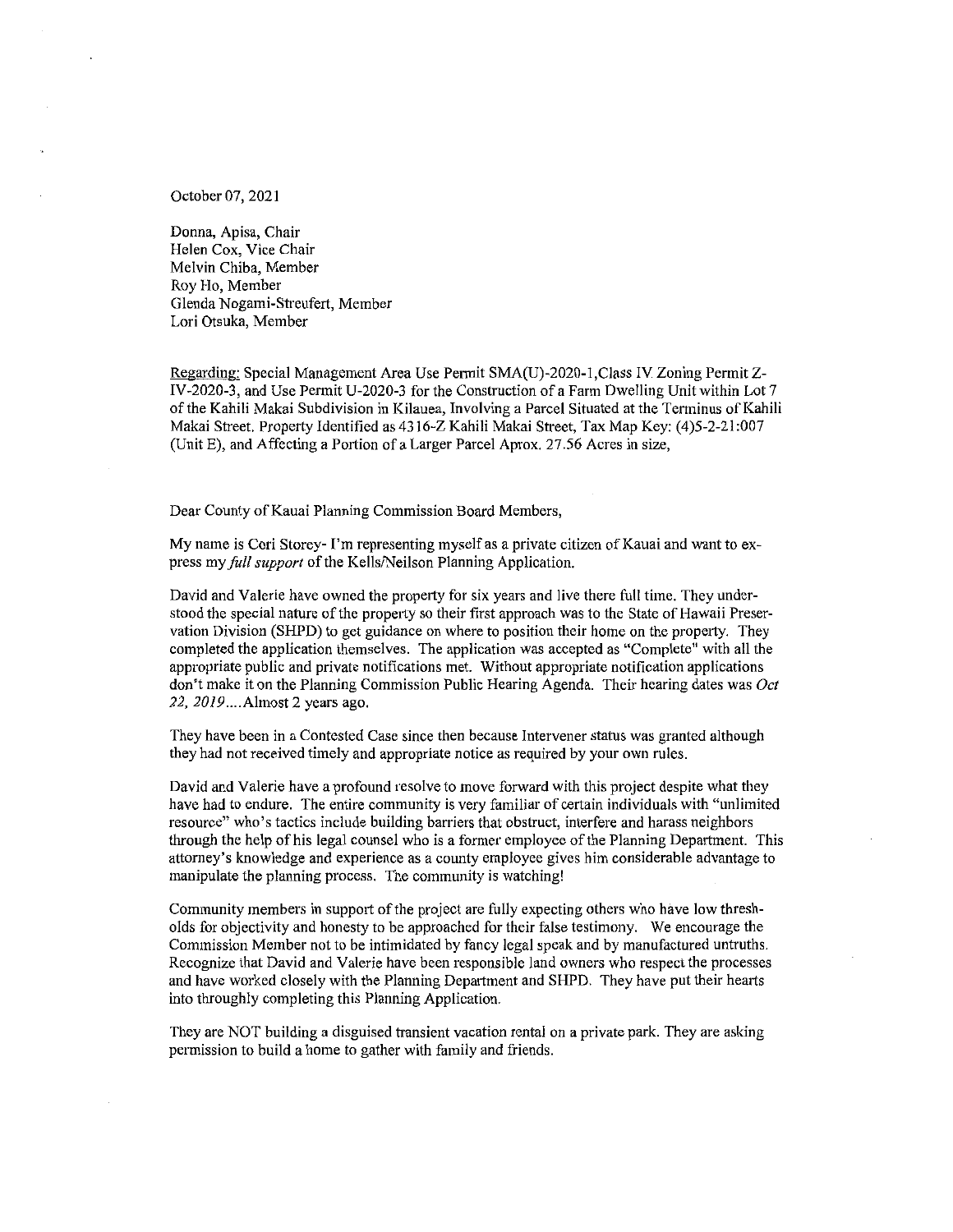Sincerely yours,

 $\mathcal{L}^{\text{max}}_{\text{max}}$ 

 $\mathbf{v}^{(1)}$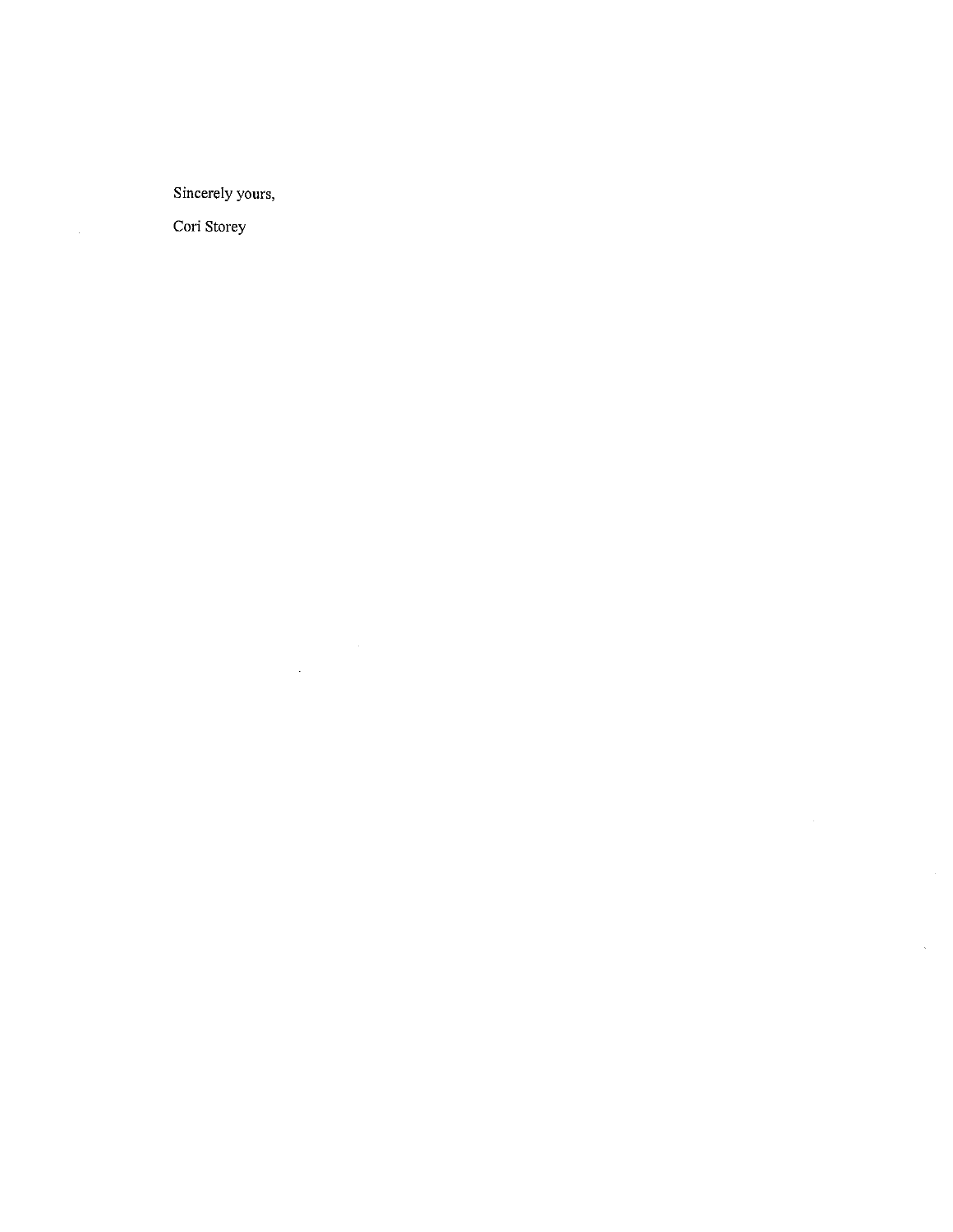| From:               | Cori Kiiyana <coriameen@gmail.com></coriameen@gmail.com> |
|---------------------|----------------------------------------------------------|
| Sent:               | Friday, October 8, 2021 11:24 AM                         |
| To:                 | Kaaina Hull; Planning Department                         |
| Subject:            | LETTER OF SUPPORT FOR THE KELLS                          |
| <b>Attachments:</b> | LETTER OF SUPPORT.docx                                   |

CAUTION: This email originated from outside the County of Kauai. Do not click links or open attachments even if the sender is known to you unless it is something you were expecting.

Aloha,

Attached is a document stating my concerns and support for the Kells and their planning application.

This has been an ongoing battle for them and <sup>1</sup> would like to use my voice to help on their behalf.

Mahalo,

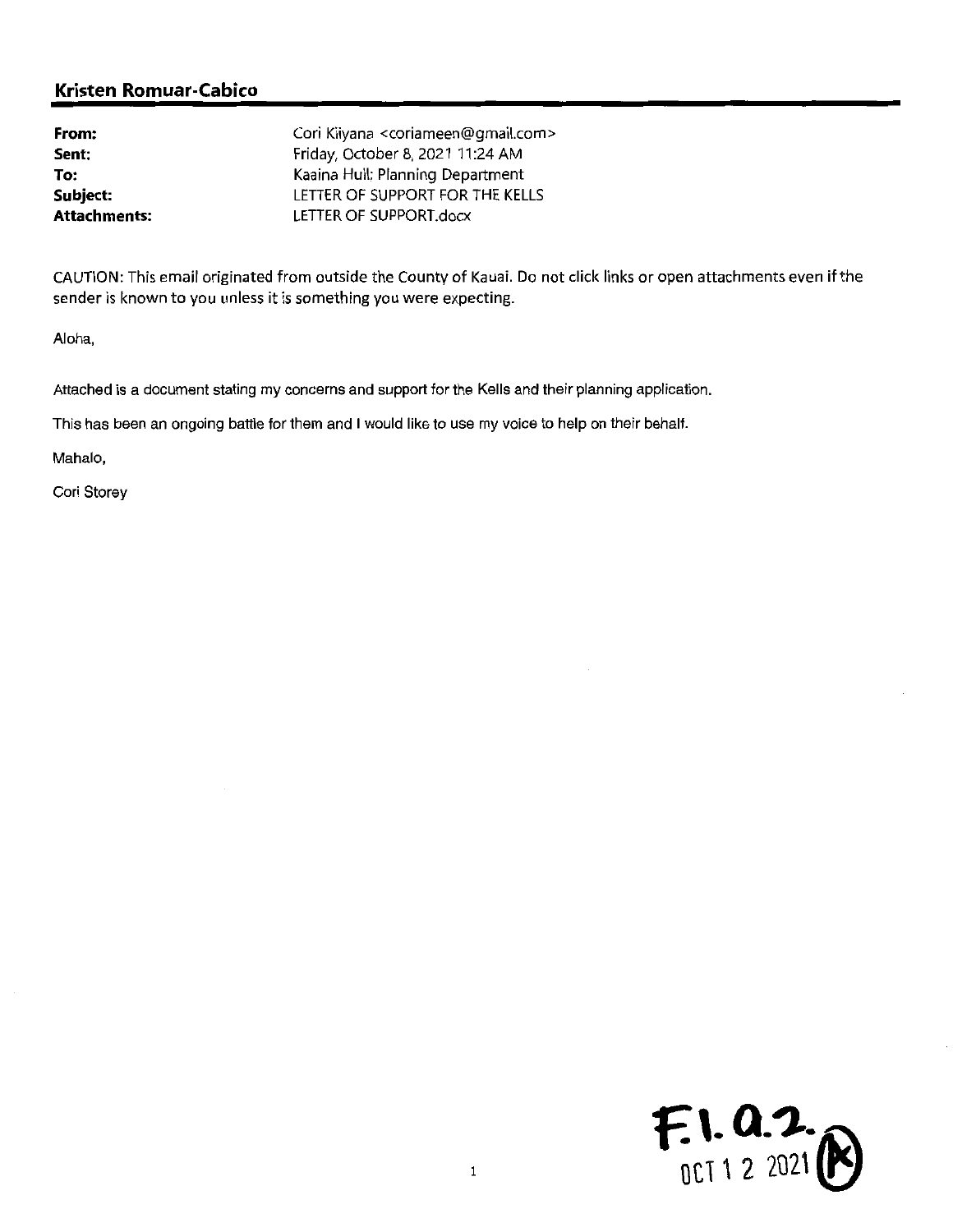October 07, 2021

Donna, Apisa, Chair Helen Cox, Vice Chair Melvin Chiba, Member Roy Ho, Member Glenda Nogami-Streufert, Member Lori Otsuka, Member

Regardmg: Special Management Area Use Permit SMA(U)-2020-l,CIass IV Zoning Permit Z-IV-2020-3, and Use Permit U-2020-3 for the Construction of a Farm Dwelling Unit within Lot 7 of fhe Kahili Makai Subdivision in Kilauea, Involvmg a Parcel Situated at fhe Terminus of Kahili Makai Street. Property Identified as 4316-Z Kahili Makai Street, Tax Map Key: (4)5-2-21:007 (Unit E), and Affecting a Portion of a Larger Parcel Aprox. 27.56 Acres in size,

Dear County of Kauai Planning Commission Board Members,

My name is Cori Storey- I'm representing myself as a private citizen of Kauai and want to express my *full support* of the Kells/Neilson Planning Application.

David and Valerie have owned the property for six years and live there full time. They understood fhe special nature of the property so fheir first approach was to the State of Hawaii Preservation Division (SHPD) to get guidance on where to position their home on the property. They completed the application themselves. The application was accepted as "Complete" with all the appropriate public and private notifications met. Without appropriate notification applications don't make it on the Planning Commission Public Hearing Agenda. Their hearing dates was Oct 22, 20/9....Almost <sup>2</sup> years ago.

They have been in a Contested Case since then because Intervener status was granted although they had not received timely and appropriate notice as required by your own rules.

David and Valerie have a profound resolve to move forward with fhis project despite what they have had to endure. The entire community is very familiar of certam mdividuals wifh "unlimited resource" who's tactics include building barriers that obstruct, interfere and harass neighbors through the help of his legal counsel who is a former employee of the Planning Department. This attomey's knowledge and experience as a county employee gives hun considerable advantage to manipulate the planning process. The community is watching!

Community members m support of ftie project are fully expecting others who have low fhresholds for objectivity and honesty to be approached for their false testimony. We encourage the Commission Member not to be intimidated by fancy legal speak and by manufactured untrufhs. Recognize that David and Valerie have been responsible land owners who respect the processes and have worked closely with the Planning Department and SHPD. They have put their hearts into throughly completing this Planning Application.

They are NOT building a disguised transient vacation rental on a private park. They are asking permission to build a home to gather with family and friends.

Sincerely yours,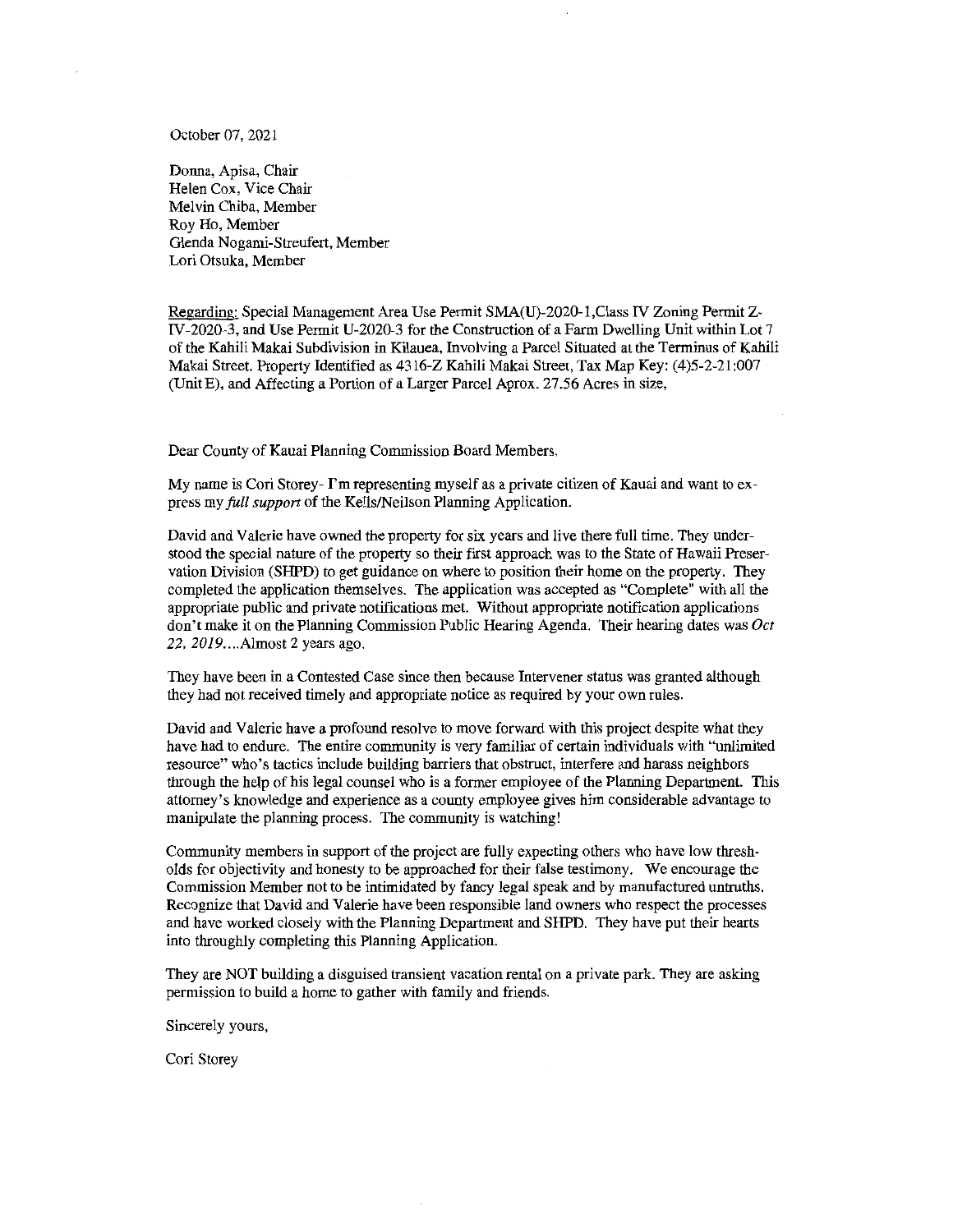| From:               | Bill Chase <bill.oncenter@gmail.com></bill.oncenter@gmail.com> |
|---------------------|----------------------------------------------------------------|
| Sent:               | Friday, October 8, 2021 11:48 PM                               |
| To:                 | Kaaina Hull; Planning Department                               |
| Subject:            | written testimony                                              |
| <b>Attachments:</b> | Neilson support testimony 100821.doc                           |

CAUTION: This email originated from outside the County of Kauai. Do not click links or open attachments even ifthe sender is known to you unless it is something you were expecting.

Please see written testimony attached below...

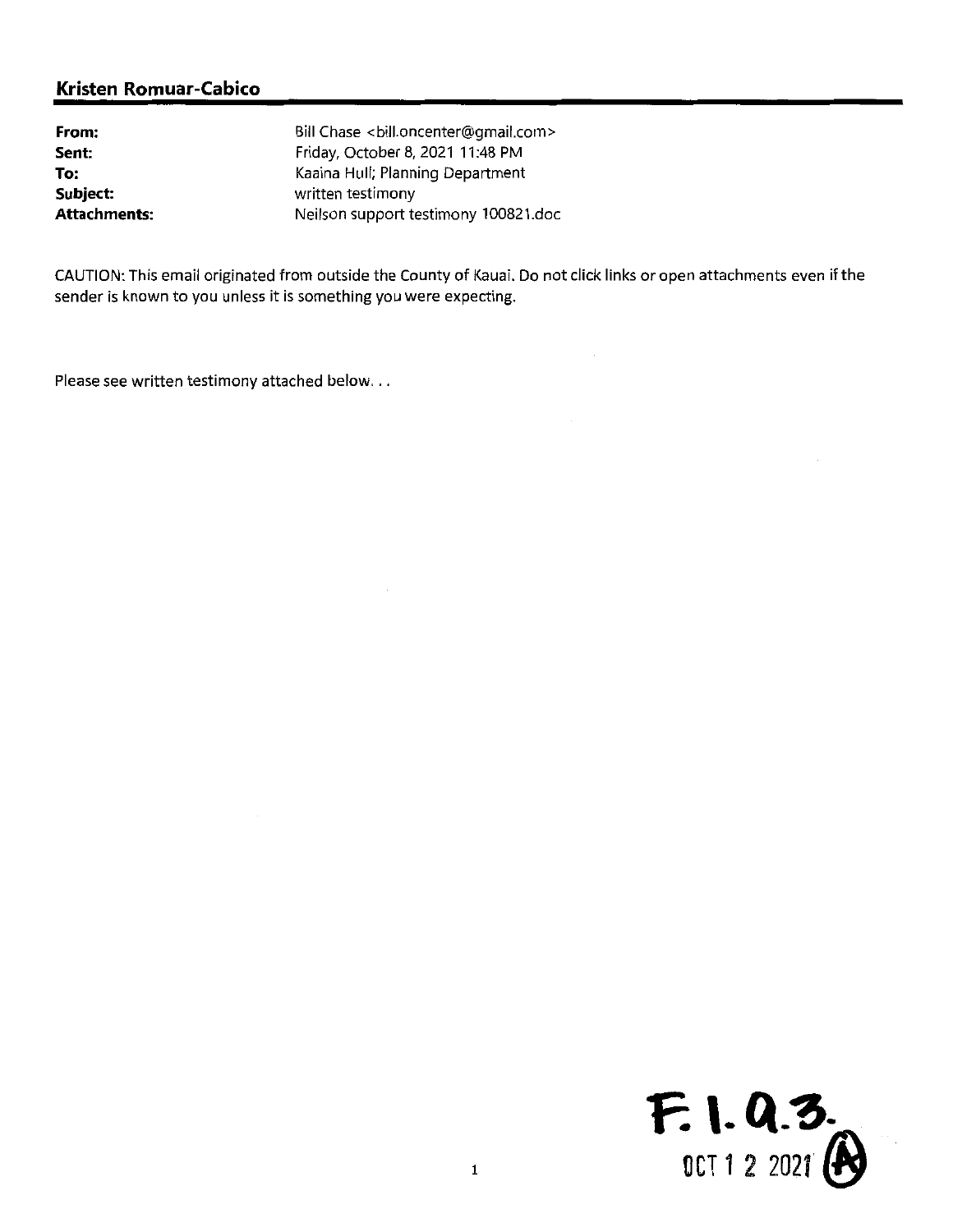10/8/21

Commissioners,

Reearding: Special Management Area Use Permit SMA(U)-2020-l,CIass FV Zoning Permit Z-IV-2020-3, and Use Permit U-2020-3 for the Construction of a Farm Dwelling Unit within Lot 7 of the Kahili Makai Subdivision in Kilauea, Involving a Parcel Situated at the Terminus ofKahili Makai Street. Property Identified as 4316-Z Kahili Makai Street, Tax Map Key: (4)5-2-21:007 (Unit E), and Affecting a Portion ofa Larger Parcel Aprox. 27.56 Acres in size,

Comissioners,

In 2013 Mr Somers was before this body in a contested case hearing regarding access to Kilauea Falls, which he closed to community use despite sustained efforts by numerous community group to find a workable balance between his legitimate concems regarding management, privacy, and security and the equally legitimate concems of the community (backed by the President of the United States and the US Fish and Wildlife Service) indicating there are no conflicts between the biological, cultural and scenic values to the community and the private rights enjoyed by Mr. Somers as the land owner. Never the less Mr. Somers chose to refuse to negotiate and closed out the community. Prior to that he was before this body in 2008 to out maneuver community objections over the small hotel complex he has built and called a private residence.

In the ensuing years has continued to expand his iron control over the Kilauea Valley. When simple economic incentives fail to work, he resorts to law suits or contested case hearings, such as the one before you today, to enlarge what is slowly becoming his personal fiefdom..

The irony is that now, besides a litany of frivolous technicalities that, in any other venue would smack of a bald faced harassment suit, he appears to be wrapping himself in the same biological, cultural, and scenic values he vigorously challenged eight years ago.

In today's proceeding instead of manipulating the system to ignore and close out the entire community of Kilauea, he is bullying nearby landowners, who have clear and consistent rebuttals by relevant and respected State and Federal agencies to the empty claims of threats or damages to now oh so conveniently resurrected community concems.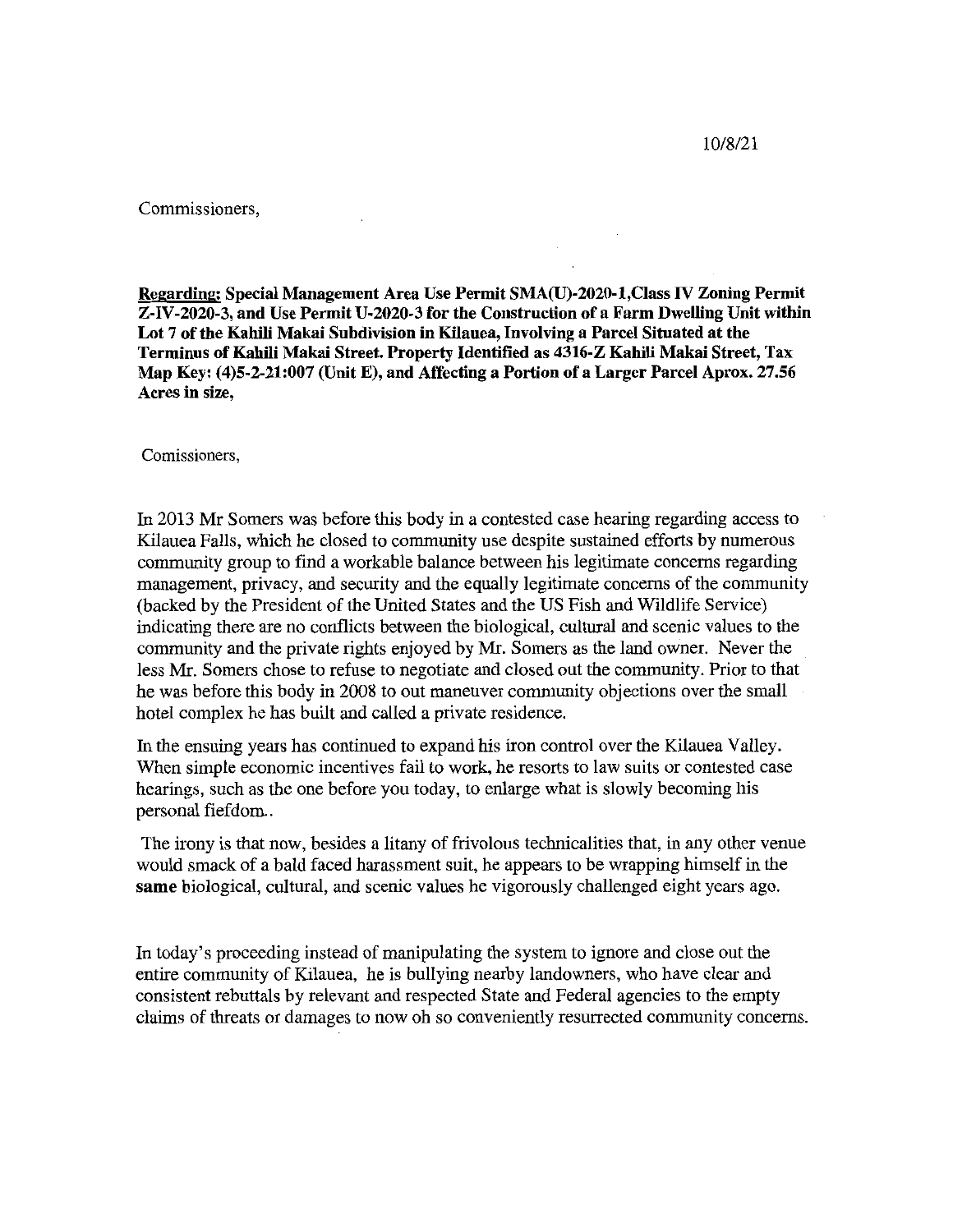Bah! There are times when lines need to be drawn. Otherwise the fabric of our communities will continue to be rewoven by those who have the wherewithal to influence, persuade, and outlast the general interest of our communities by those who can afford to re-write history and work the system for their personal agenda.

How much of the valley is enough? The Neilson's have sought out, complied with, and continue to seek guidance from all relevant Local, State, and Federal agencies, yet Mr. Somer's persists to bully to get his way.

The health and vibrance of any watershed is better served by a diversity of species.. Yet small private landowner is now endangered in Sommerville. The Neilson's have so far proven to be much more honest, open, and engaged stewards of their property than Mr. Somer's ever has been with his.

Will the power of money prevail? The Kilauea community needs your strength. The Kilauea community needs your strategic vision, the long view. The Neilson's need your support and protection. Please grant permission for the construction of their farm dwelling unit.

Sincerely,

Bill Chase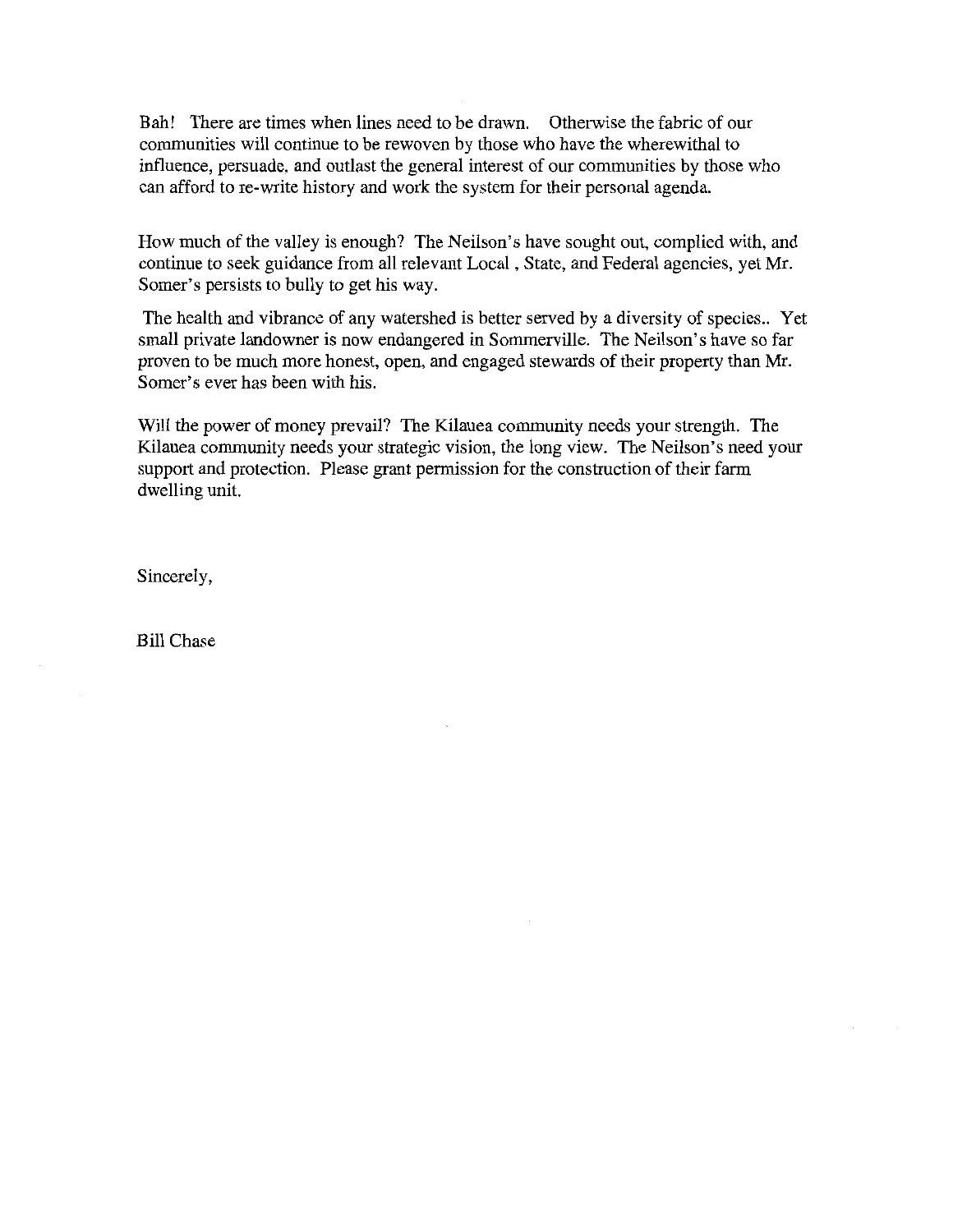| From:    | a rosenstiel <arosenstiel@yahoo.com></arosenstiel@yahoo.com>                           |
|----------|----------------------------------------------------------------------------------------|
| Sent:    | Friday, October 8, 2021 2:29 PM                                                        |
| To:      | Kaaina Hull; Planning Department                                                       |
| Subject: | Property Identified as 4316-Z Kahili Makai Street, Tax Map Key: (4)5-2-21:007 (Unit E) |

CAUTION: This email originated from outside the County of Kauai. Do not click links or open attachments even if the sender is known to you unless it is something you were expecting.

Aloha,

Mahalo for taking the time to read my testimony regarding the proposed zoning permit application

This letter is for: Special Management Area Use Permit SMA(U)-2020-1 ,Class IV Zoning Permit Z-IV-2020-3, and Use Permit U-2020-3 for the Construction of a Farm Dwelling Unit within Lot 7 of the Kahili Makai Subdivision in Kilauea, Involving a Parcel Situated at the Terminus of Kahili Makai Street. Property Identified as 4316-Z Kahili Makai Street, Tax Map Key: (4)5-2-21:007 (Unit E), and Affecting a Portion of a Larger Parcel Aprox. 27.56 Acres in size.

<sup>1</sup> am writing to inform you that <sup>I</sup> support this application. The proposed use is consistent with the surrounding use of the area and should not pose any significant risk with proper design and engineering.

Mahalo,

Aaron Rosenstiel

 $F.$  1. 0. 4. OCT <sup>1</sup> 2 20211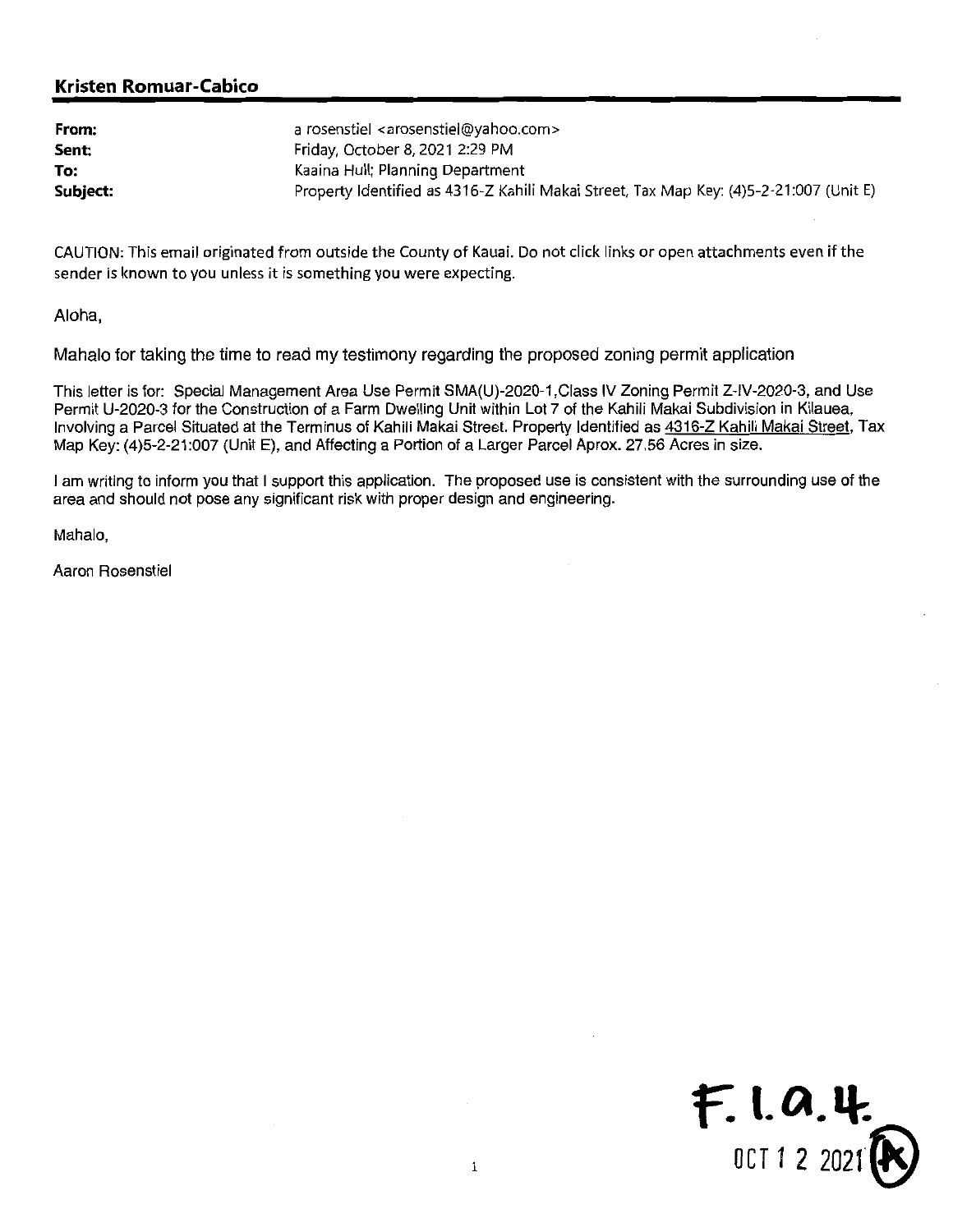| From:               | Leilani SimGodbehere <lsimgod@gmail.com></lsimgod@gmail.com> |
|---------------------|--------------------------------------------------------------|
| Sent:               | Friday, October 8, 2021 4:49 PM                              |
| To:                 | Planning Department; Kaaina Hull                             |
| Subject:            | David and Valerie Kells Testimony in favor                   |
| <b>Attachments:</b> | Testimony for Kells 2.docx                                   |

CAUTION: This email originated from outside the County of Kauai. Do not click links or open attachments even if the sender is known to you unless it is something you were expecting.

To the Planning Dept,

Please include the attached Testimony in favor of Kell's and upcoming Planning commission meeting for Oct 12,2021.

Mahalo, Leilani Sim-Godbehere, DVM 808 368 5974 cell

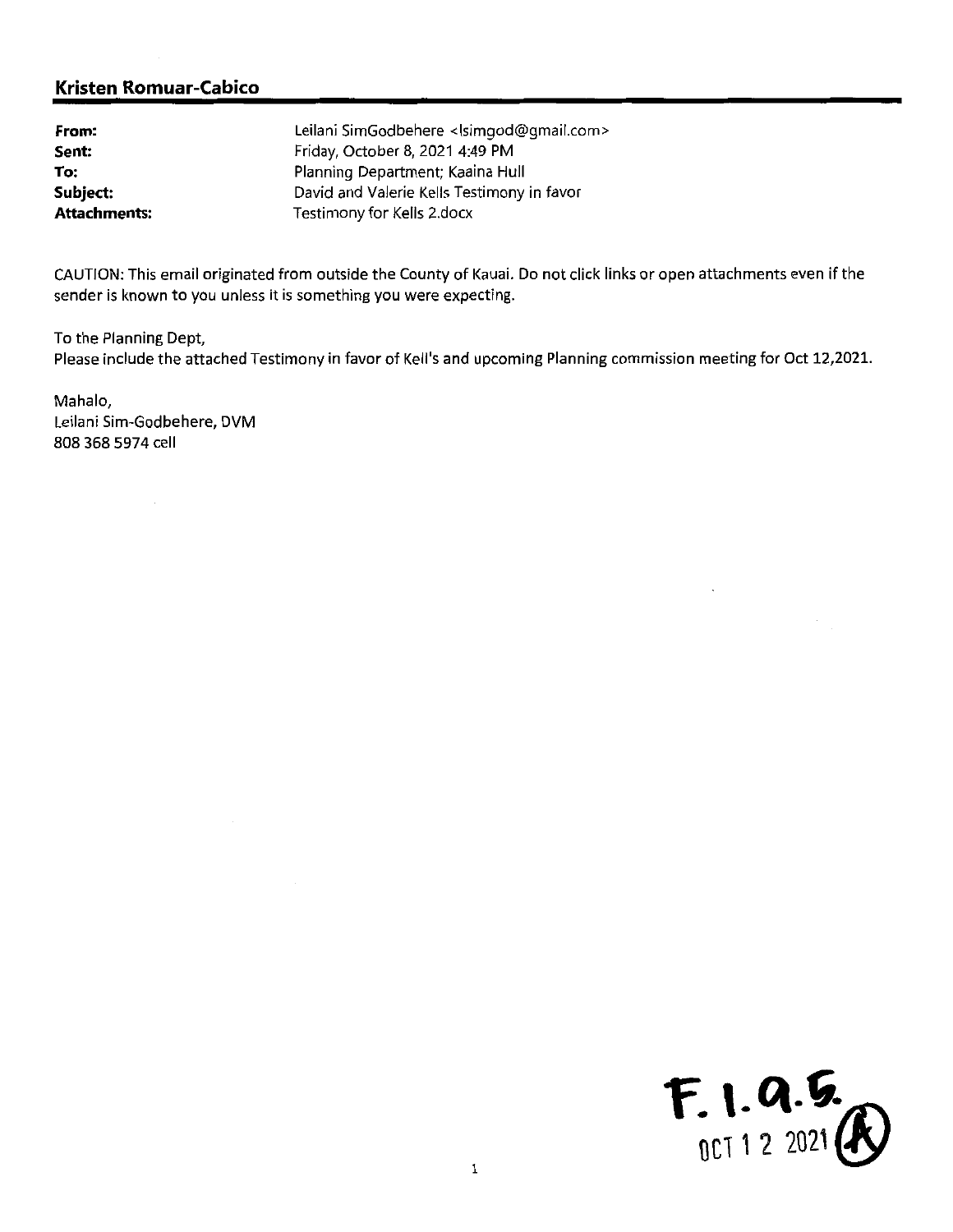Leilani Sim-Godbehere, D.V.M 10/8/21 6115 Waipouli Rd. Kapaa, HI 96746 808 368 5974 cell lsimgod@gmail.com

### To: Planning Commission, County of Kauai Planning Dept 4444 Rice St, Kapule Bldg, Lihue, HI 96766

Re: Testimony on behalf of David and Valerie Kells

Regarding: Special Management Area Use Permit SMA(U)-2020-1, Class IV Zoning Permit Z-IV-2020-3, and Use Permit U-2020-3 for the Construction of a Farm Dwelling Unit within Lot 7 of the Kahili Makai Subdivisioa in Kilauea, Involving a Parcel Situated at the Terminus of Kahili Makai Street. Property Identified as 4316-Z Kahili Makai Street, Tax Map Key: (4)5-2-21:007 (Unit E), and Affecting a Portion of a Larger Parcel Aprox. 27.56 Acres in size,

To Whom it May Concern,

<sup>I</sup> have known Valerie and David Kells for 4 1/2 years, since Jan 2017. <sup>I</sup> know them both on a professional level and on a personal level. Having done some work with them at their property, with their chickens, and with a remodel project, <sup>I</sup> can say they are excellent people to work for. <sup>I</sup> found them both to be clear, concise, and articulate communicators. They were timely and responsive with not only communication but with answering any questions or doing needed legwork to move the project along. They were engaged and entirely caring about all endeavors we worked together in. On a personal level, <sup>I</sup> found the Kells' to be honest and trustworthy. If they made a promise they followed through and kept the promise. They held up their end of any agreement that we made.

They are both skilled in many ways, and enthusiastic homesteaders and intelligent stewards of the land.

David is a retired physician and obstetrician.

Valerie is a very high level radiology technician and master gardener among her many other skills.

Retaining such skilled and productive community members would be an asset to our Kauai community.

Allowing them to build a home on the property they have so carefully tended and cleared would be the right path and the necessary path if we wish to keep these two community members staying here on Kauai.

They would be an asset to any neighborhood or community and <sup>I</sup> look forward to having them as my neighbors and friends for many years.

Please grant them the needed permits to build their home.

Sincerely, Leilani Sim-Godbehere,D.V.M.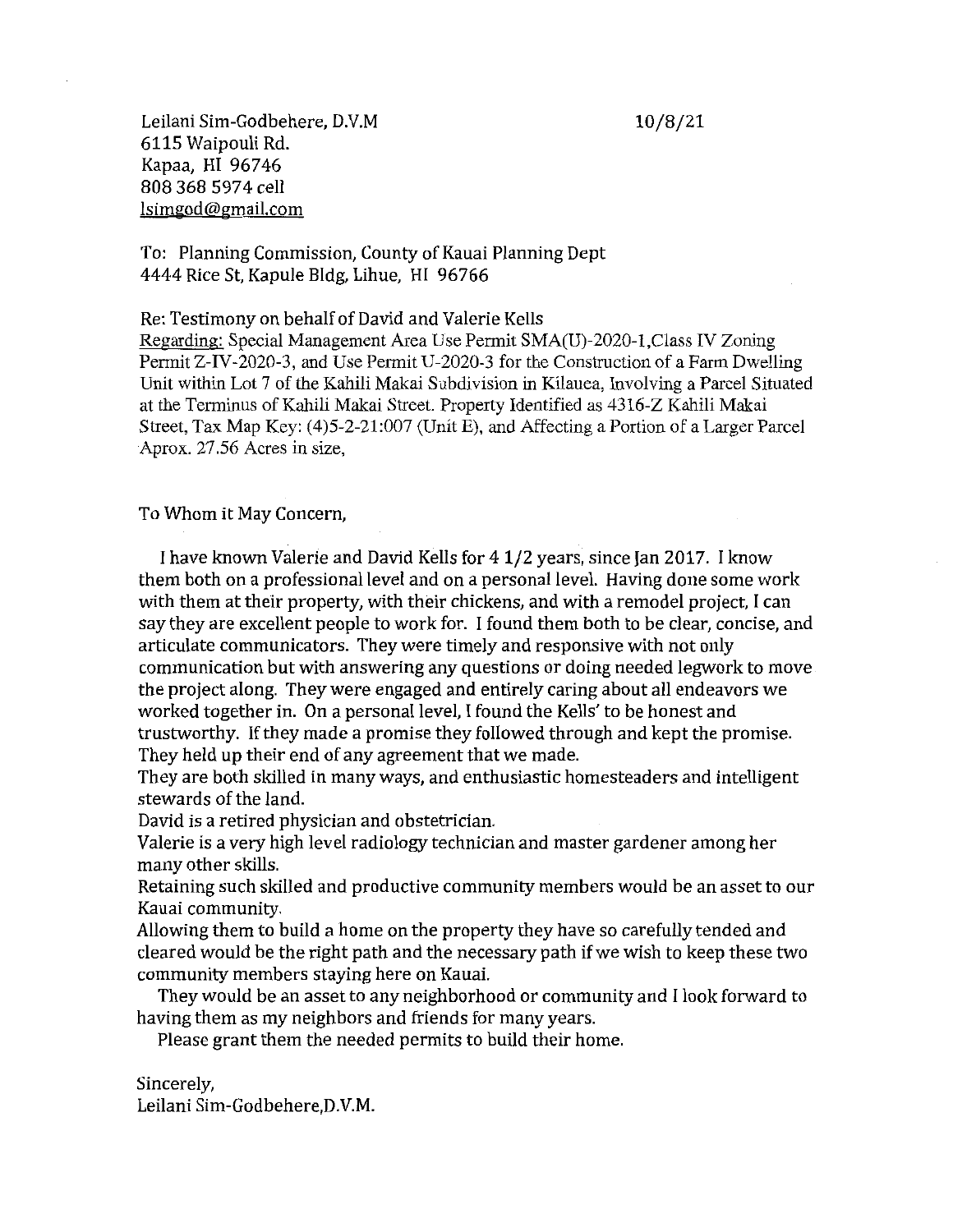| From:               | Leilani SimGodbehere <lsimgod@gmail.com></lsimgod@gmail.com>          |
|---------------------|-----------------------------------------------------------------------|
| Sent:               | Friday, October 8, 2021 4:56 PM                                       |
| To:                 | Kaaina Hull; Planning Department                                      |
| Subject:            | Testimony in favor of David and Valerie Kells for Oct 12,2021 meeting |
| <b>Attachments:</b> | Kells.pdf                                                             |

CAUTION: This email originated from outside the County of Kauai. Do not click links or open attachments even if the sender is known to you unless it is something you were expecting.

Regarding: Special Management Area Use Permit SMA(U)-2020-l,Class IV Zoning Permit Z-IV-2020-3, and Use Permit U-2020-3 for the Construction of a Fami Dwelling Unit within Lot 7 of the Kahili Makai Subdivision in Kilauea, Involving a Parcel Situated at the Terminus of Kahili Makai Street. Property Identified as 4316-Z Kahili Makai Street, Tax Map Key: (4)5-2-21:007 (Unit E), and Affecting a Portion of a Larger Parcel Aprox. 27.56 Acres in size,

Dear Planning Dept,

The attached letter is enclosed in favor of Dr and Mrs David Kells for the upcoming Planning Commission meeting Oct 12,2021.

Mahalo, Brent Godbehere

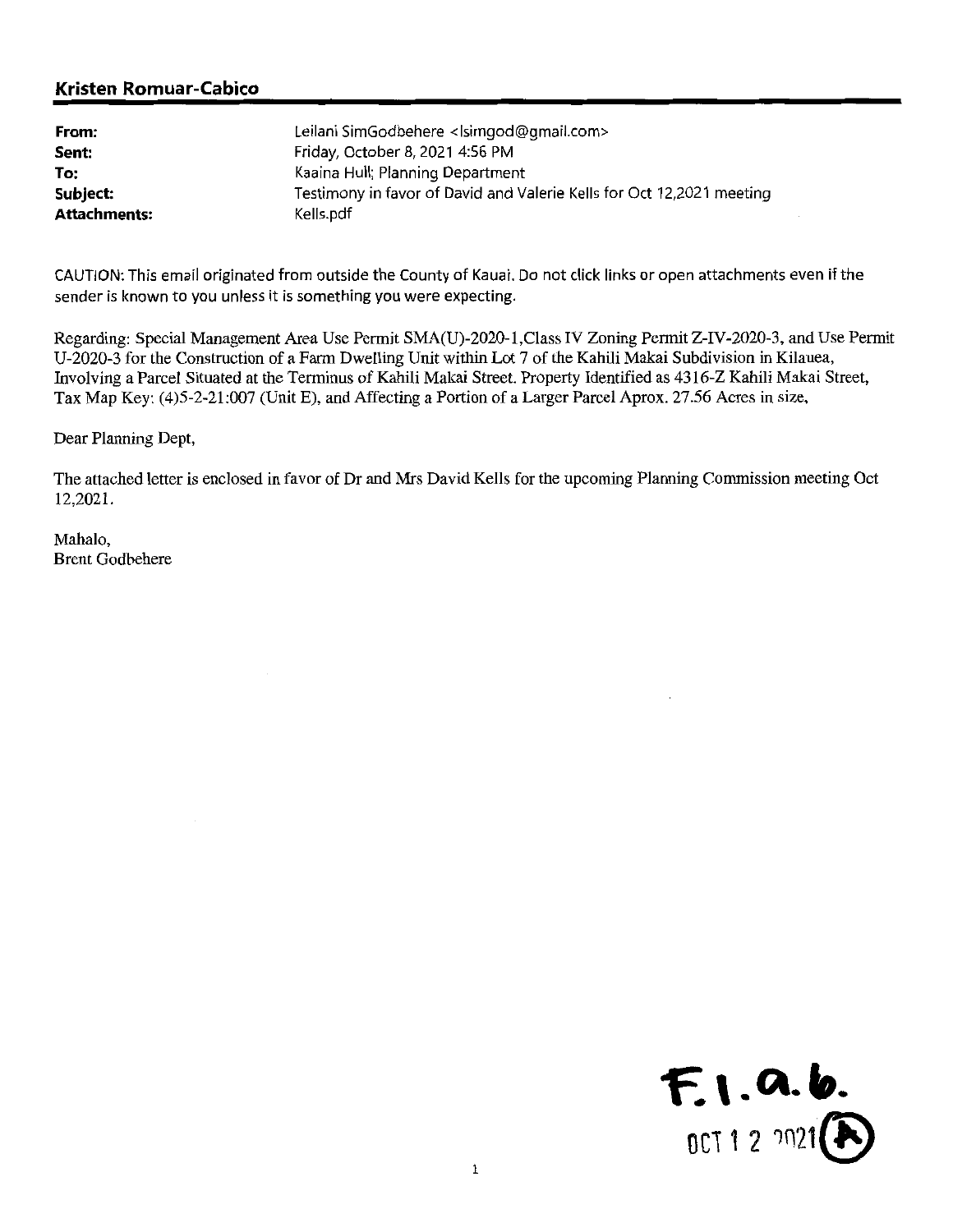To whom it may concern,

<sup>I</sup> have known Valerie & David Kells for going on five years.

<sup>1</sup> met Valerie & David by doing construction work for them. They have always been honest and easy to work with. They are both extremely reliable and fair minded. Of all the people <sup>1</sup> have built homes for or other construction work, the Kells have been one ofthe best people to work with without question.

Over the years <sup>1</sup> have come to know the Kells quite well. They both have <sup>a</sup> Green Thumb and are very good at farming. They are very mindful of the history in the area they live, are good stewards of the land, will cultivate the native Hawaiian foliage and rid the area of any invasive species. They are really great about wantlng to keep Kauai the Garden Island. They will be an outstanding addition to the Farmers Market in their area of Kilauea and Kapaa.

My own family has been in Hawaii for millennia on one side and since 1911 on the other. Everyone in my family agrees that the Kells are a great addition to Kauai and the neighborhood in which they live. I would be thrilled as would all my family to have the Kells as our own direct neighbors. In all my decades of tlving in Hawaii/KauaI <sup>1</sup> have never met <sup>a</sup> couple more interested in preserving Hawall, keeping our beautiful island home not only as it is but making it even better by adding to thenative plants on our island, ridding it of the troublesome invasive species and by not only having Aloha but by living Aloha!

Best regards, <sup>U</sup>re*d fil*e-

Brent A Godbehere

Godbehere Construction Co. 6115 Waipouli Road Kapaa Hl.96746 808-346-1014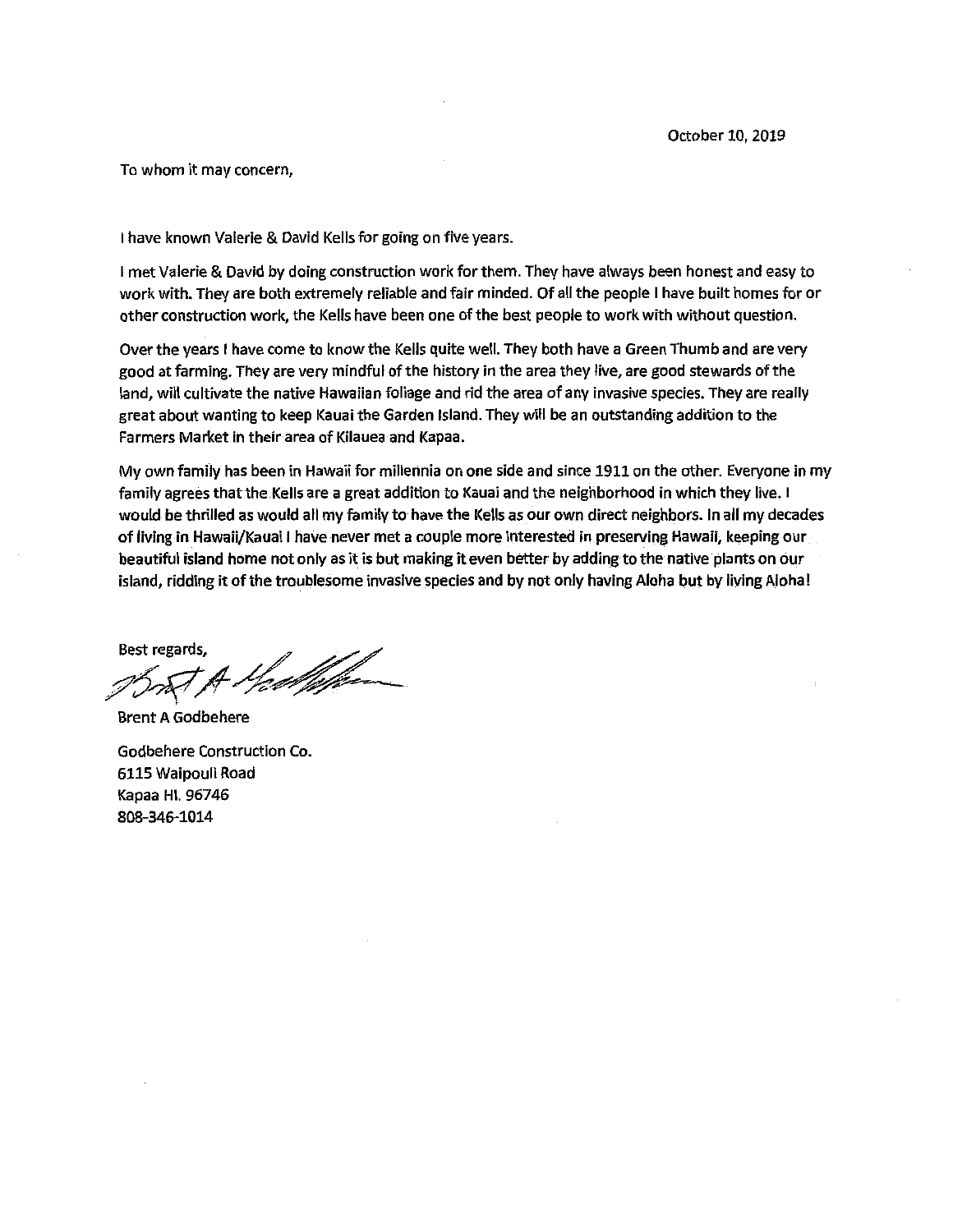| From:               | Eric Hansen <ewhansen@hawaii.edu></ewhansen@hawaii.edu>       |
|---------------------|---------------------------------------------------------------|
| Sent:               | Sunday, October 10, 2021 5:44 PM                              |
| To:                 | Kaaina Hull                                                   |
| Cc:                 | Planning Department                                           |
| Subject:            | Letter of Support for Kells/ Neilson for Tues OCt 12th Agenda |
| <b>Attachments:</b> | KELLS_OctSupport Letter.pdf                                   |

CAUTION: This email originated from outside the County of Kauai. Do not click links or open attachments even if the sender is known to you unless it is something you were expecting.

Aloha

<sup>I</sup> am submitting this letter in support of the Kells/ Neilson Application for the Tuesday October 12th Agenda.

Mahalo nui loa, Eric Hansen

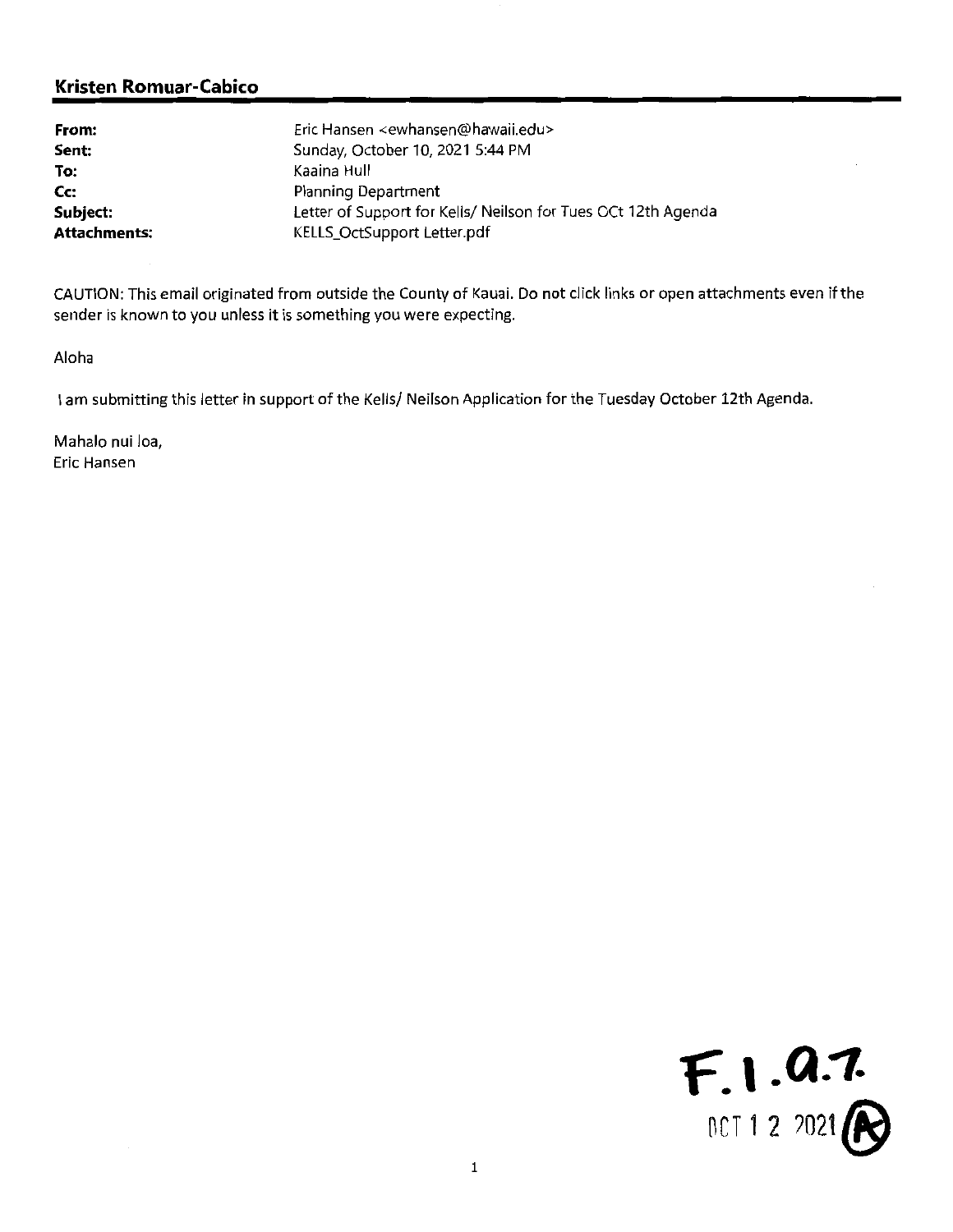October 09, 2021

Donna, Apisa, Chair Helen Cox, Vice Chair Melvin Chiba, Member Roy Ho, Member Glenda Nogami-Streufert, Member Lori Otsuka, Member

Dear County of Kauai Planning Commission Board Members,

I am writing in full support of the Kells/Neilson Planning Application.

I first meet the Valerie and David when the enrolled in the farmer training program I teach, Go Farm Hawaii, in the early spring of 2018. Over the years I have learned of their genuine interest to develop their home with intension to farm and protect the rural integrity of the Ko'olau moku. They are passionate about natural resource management and have taken a natural affinity to honoring Kauai's host culture.

Since buying their property in 2015 they have only walked lightly and with nothing but pono intentions. Kells/Neilson have worked with State of Hawaii Preservation Division for ensure all cultural resources are preserved. They have also consulted with the U.S. Department of Agriculture's Natural Resource Conservation Service to determine what are the best management practices for agricultural use on their land. They have also consulted with botanists to ensure botanical resources are inventoried and conserved. David and Valerie voluntarily took these steps to be good citizens doing the right things. They worked closely with the Planning Department and finally completed the application. The application was complete with all the appropriate public and private notifications met in order to get on the Planning Commission Public Hearing Agenda Oct 22, 2019. David and Valerie are steadfast in their sincere and genuine pursuit to move forward with this project thoughtfully and conscientiously.

Intervenor status was granted despite the fact that they had not received tunely and appropriate notice from Mr. Somers, his counsel, nor the Planning Department. They have been in a Contested Case since that time.

Mr. Somers has been trying to use fear tactics on Valerie and David to move on sell their property. I seen Mr. Somers try similar fear tactics on other land owners and on the county of Kauai. Please do not let those with an excess of money boss us all around. Can we say enough to people like this?

Mahalo nui loa,

Eric Hansen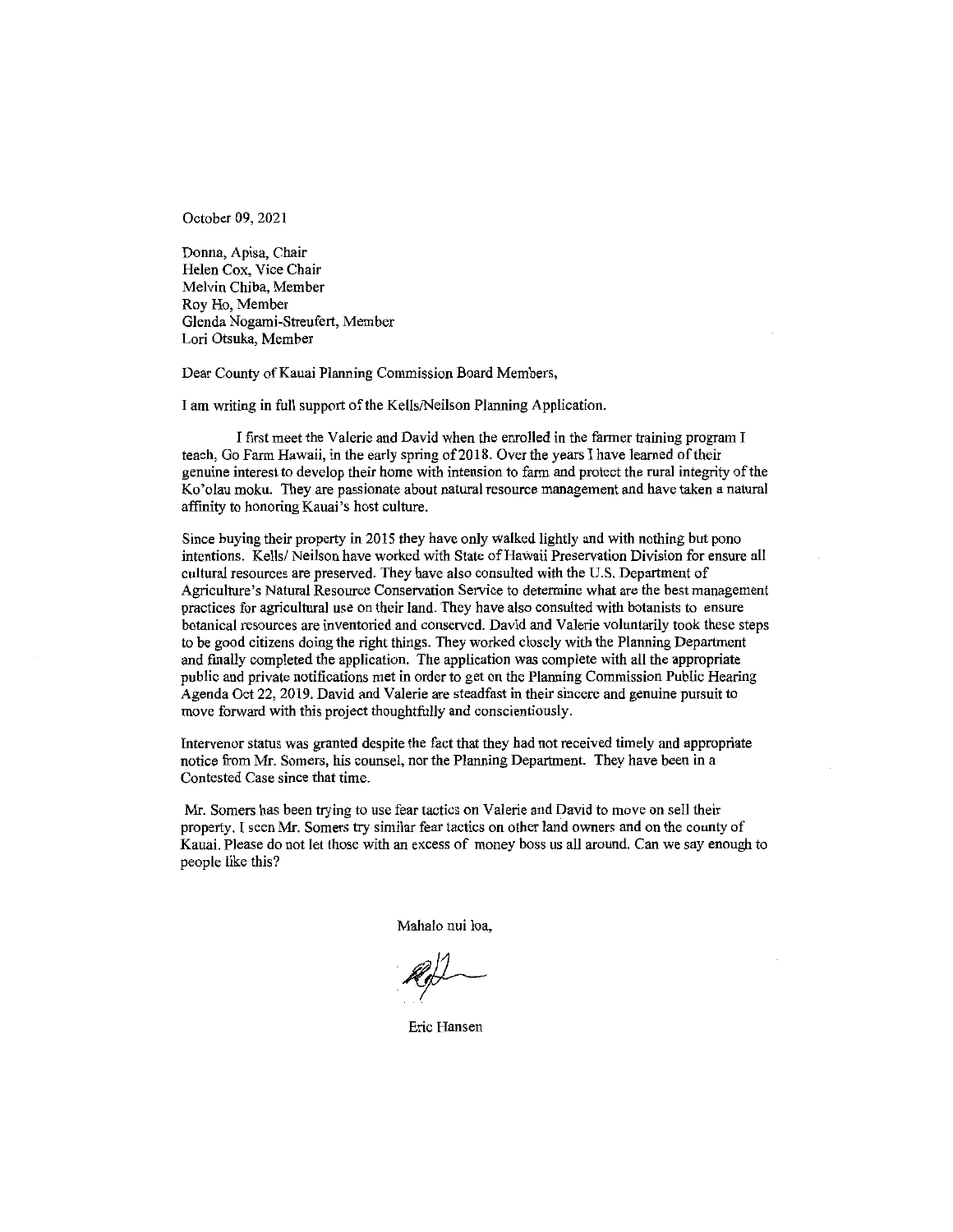| From:    | amber morrison <a_m3@hotmail.com></a_m3@hotmail.com> |
|----------|------------------------------------------------------|
| Sent:    | Monday, October 11, 2021 7:32 AM                     |
| To:      | Kaaina Hull; Planning Department                     |
| Subject: | written testimony kells/nielson                      |

CAUTION: This emaif originated from outside the County of Kauai. Do not click links or open attachments even if the sender is known to you unless it is something you were expecting.

October 08, 2021

Donna, Apisa, Chair Helen Cox, Vice Chair Melvin Chiba, Member Roy Ho, Member Glenda Nogami-Streufert, Member Lori Otsuka, Member

Regarding: Special Management Area Use Permit SMA(U)-2020-1, Class IV Zoning Permit Z-IV-2020-3, and Use Permit U-2020-3 for the Construction of <sup>a</sup> Farm Dwelling Unit within Lot 7 of the Kahili Makai Subdivision in Kilauea, Involving <sup>a</sup> Parcel Situated at the Terminus of Kahili Makai Street. Property Identified as 4316-Z Kahili Makai Street, Tax Map Key: (4)5-2-21:007 (Unit E), and Affecting a Portion of a Larger Parcel Aprox. 27.56 Acres in size,

Dear County of Kauai Planning Commission Board Members,

<sup>1</sup> am <sup>a</sup> neighbor of Valerie Nielson and David Kells and am writing this testimony in full support of their building project. <sup>1</sup> have been impressed by their genuine investment to learn of the archeological, cultural and ecological aspects of their property. They have invited an Oahu Kahuna to their land for <sup>a</sup> deeper understanding of the spiritual history and care of that aina and the island of Kauai, homesteaded on their land, grow tremendous amounts of food, spoil their chickens like loved ones and attend nearly every Kilauea town meeting.

Valerie Nielson and David Kells are uniquely caring individuals, who have maintained tremendous grace and honor in stewarding their special land and contribute time to local nonprofits, even in the face of the false accusations, legal interference and harassment, from their very own neighbor. <sup>1</sup> cannot imagine the stress and time such legal and financial intimidation has caused for them and their dreams of building <sup>a</sup> dream home on their dream land.

Valerie and David stand with resilience and integrity regardless offalse claims and painful attacks and the sacred care of their land, their commitment to the community and the permits to build their home is <sup>a</sup> reflection of this. This two rare people embody the values we all want and need to have on Kauai, and are most deserving of having their dreams finally approved!